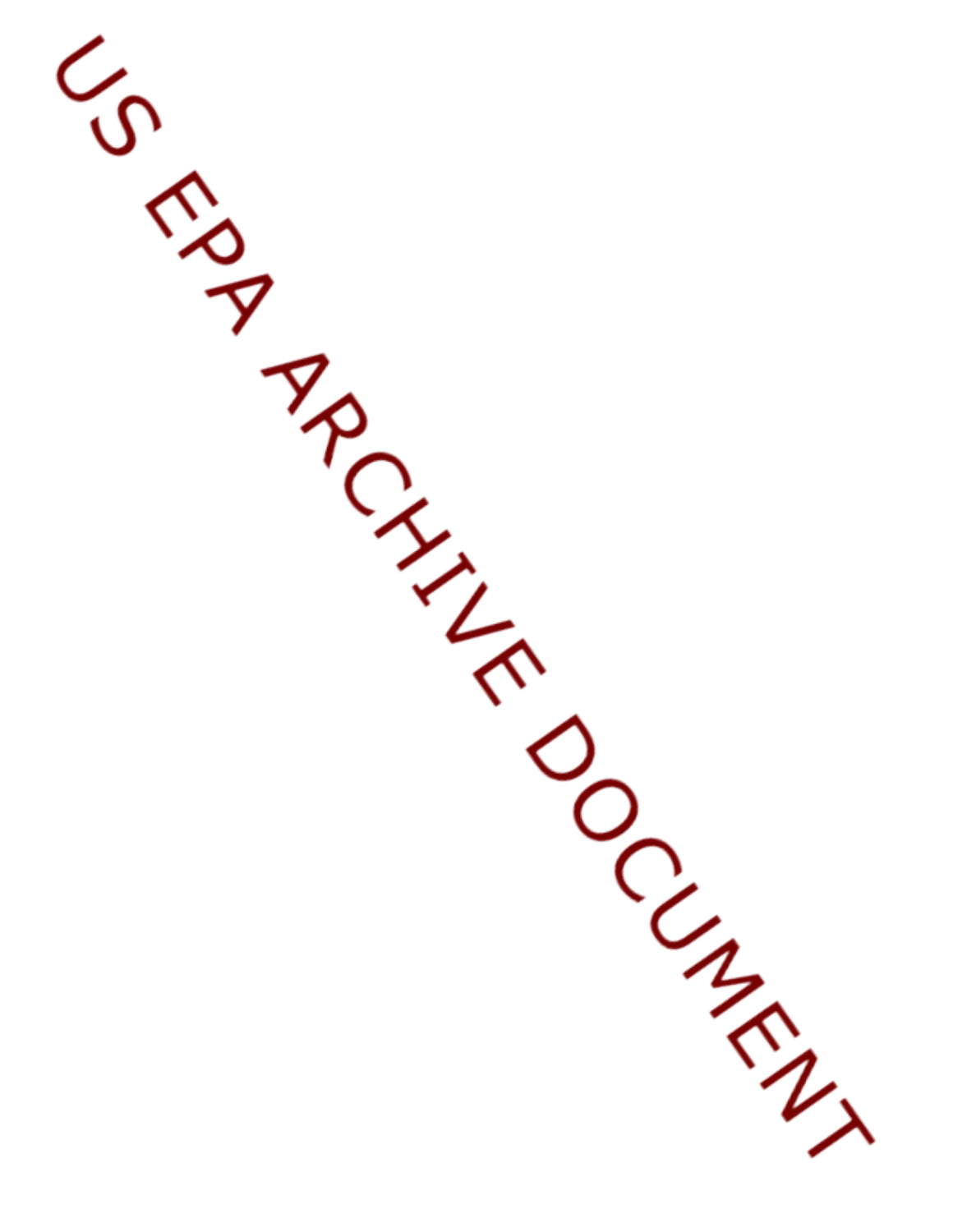# **Consumer Factsheet on: MERCURY**

[List of Contaminants](http://www.epa.gov/safewater/hfacts.html) 

 As part of the Drinking Water and Health pages, this fact sheet is part of a larger publication: **National Primary Drinking Water Regulations** 

 States Environmental Protection Agency (EPA). This is a factsheet about a chemical that may be found in some public or private drinking water supplies. It may cause health problems if found in amounts greater than the health standard set by the United

#### **What is Mercury and how is it used?**

 Mercury is a liquid metal found in natural deposits as ores containing other elements. Electrical products such as dry-cell batteries, fluorescent light bulbs, switches, and other control equipment account for 50% of mercury used.

## **Why is Mercury being regulated?**

 based solely on possible health risks and exposure, are called Maximum Contaminant Level Goals. In 1974, Congress passed the Safe Drinking Water Act. This law requires EPA to determine safe levels of chemicals in drinking water which do or may cause health problems. These non-enforceable levels,

 The MCLG for mercury has been set at 2 parts per billion (ppb) because EPA believes this level of protection would not cause any of the potential health problems described below.

 Based on this MCLG, EPA has set an enforceable standard called a Maximum Contaminant Level (MCL). MCLs are set as close to the MCLGs as possible, considering the ability of public water systems to detect and remove contaminants using suitable treatment technologies.

 should it occur in drinking water. The MCL has also been set at 2 ppb because EPA believes, given present technology and resources, this is the lowest level to which water systems can reasonably be required to remove this contaminant

These drinking water standards and the regulations for ensuring these standards are met, are called National Primary Drinking Water Regulations. All public water supplies must abide by these regulations.

## **What are the health effects?**

 are exposed to it at levels above the MCL for relatively short periods of time: kidney damage. Short- or Long-term: EPA has found mercury to potentially cause the following health effects when people

# **How much Mercury is produced and released to the environment?**

 Large amounts of mercury are released naturally from the earths crust. Combustion of fossil fuels, metal smelters, cement manufacture, municipal landfills, sewage, metal refining operations, r most notably, from chloralkali plants are important sources of mercury release. Nearly 8 million lbs. of mercury were produced in the U.S. in 1986.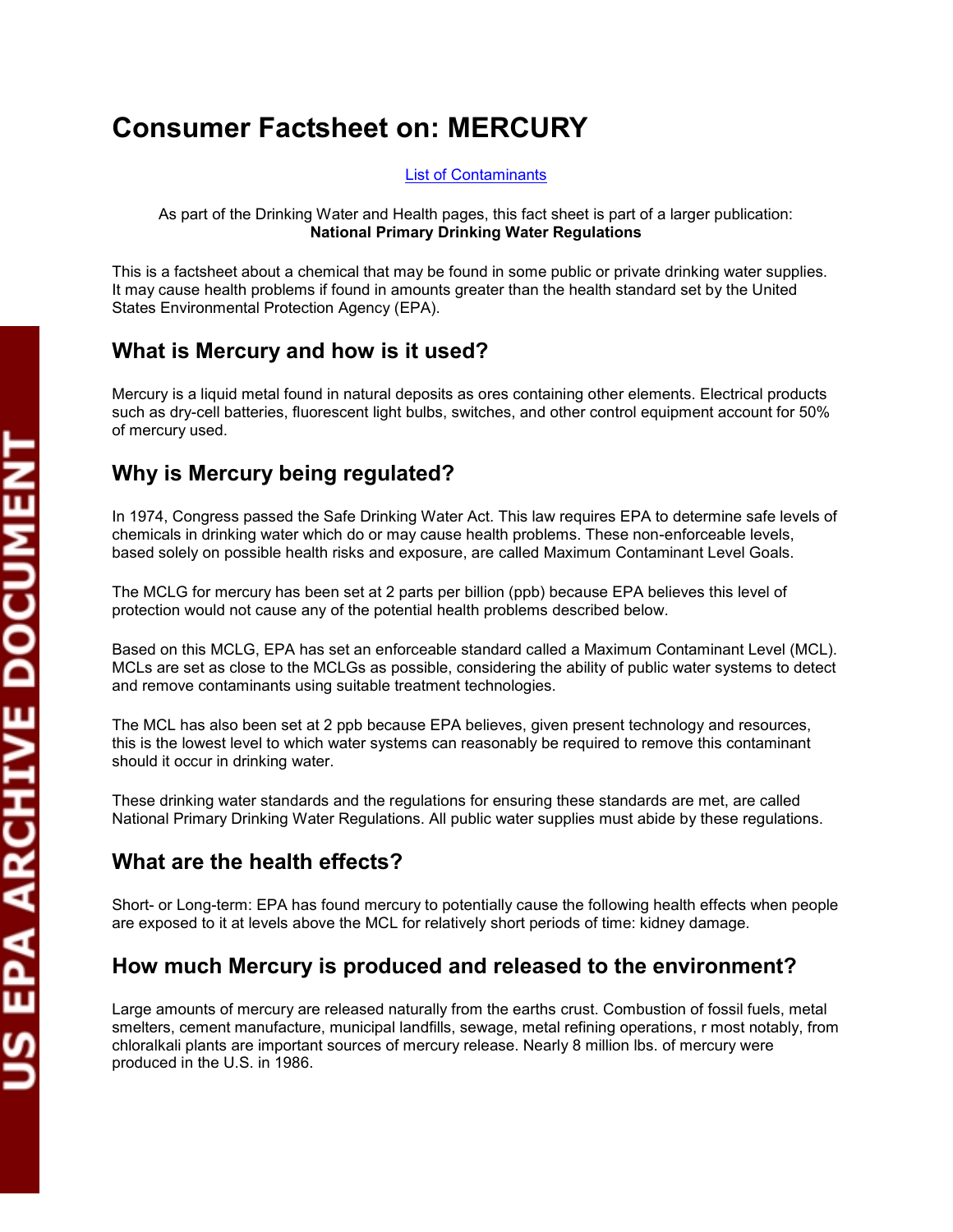water totaled nearly 68,000 lbs. These releases were primarily from chemical and allied industries. The West Virginia and Alabama. From 1987 to 1993, according to EPAs Toxic Chemical Release Inventory, mercury releases to land and largest releases occurred in Tennessee and Louisiana. The largest direct releases to water occurred in

## **What happens to Mercury when it is released to the environment?**

 Mercury is unique among metals in that it can evaporate when released to water or soil. Also, microbes can convert inorganic forms of mercury to organic forms which can be accumulated by aquatic life.

#### **How will Mercury be detected in and removed from my drinking water?**

 The regulation for mercury became effective in 1992. Between 1993 and 1995, EPA required your water supplier to collect water samples once and analyze them to find out if mercury is present above 2 ppb. If it is present above this level, the system must continue to monitor this contaminant every 3 months.

If contaminant levels are found to be consistently above the MCL, your water supplier must take steps to reduce the amount of mercury so that it is consistently below that level. The following treatment methods have been approved by EPA for removing mercury: Coagulation/Filtration; Granular Activated Carbon; Lime softening; Reverse osmosis.

# **How will I know if Mercury is in my drinking water?**

 If the levels of mercury exceed the MCL, the system must notify the public via newspapers, radio, TV and other means. Additional actions, such as providing alternative drinking water supplies, may be required to prevent serious risks to public health.

 States Environmental Protection Agency (EPA). This is a factsheet about a chemical that may be found in some public or private drinking water supplies. It may cause health problems if found in amounts greater than the health standard set by the United

## **Drinking Water Standards:**

MCLG: 2 ppb

MCL: 2 ppb

## **Mercury Releases to Water and Land, 1987 to 1993 (in pounds):**

|               | Water | Land   |
|---------------|-------|--------|
| <b>TOTALS</b> | 6,971 | 60,877 |

|    | <b>Top Six States</b> |        |  |
|----|-----------------------|--------|--|
| TN | 164                   | 29,161 |  |
| LA | 431                   | 21,829 |  |